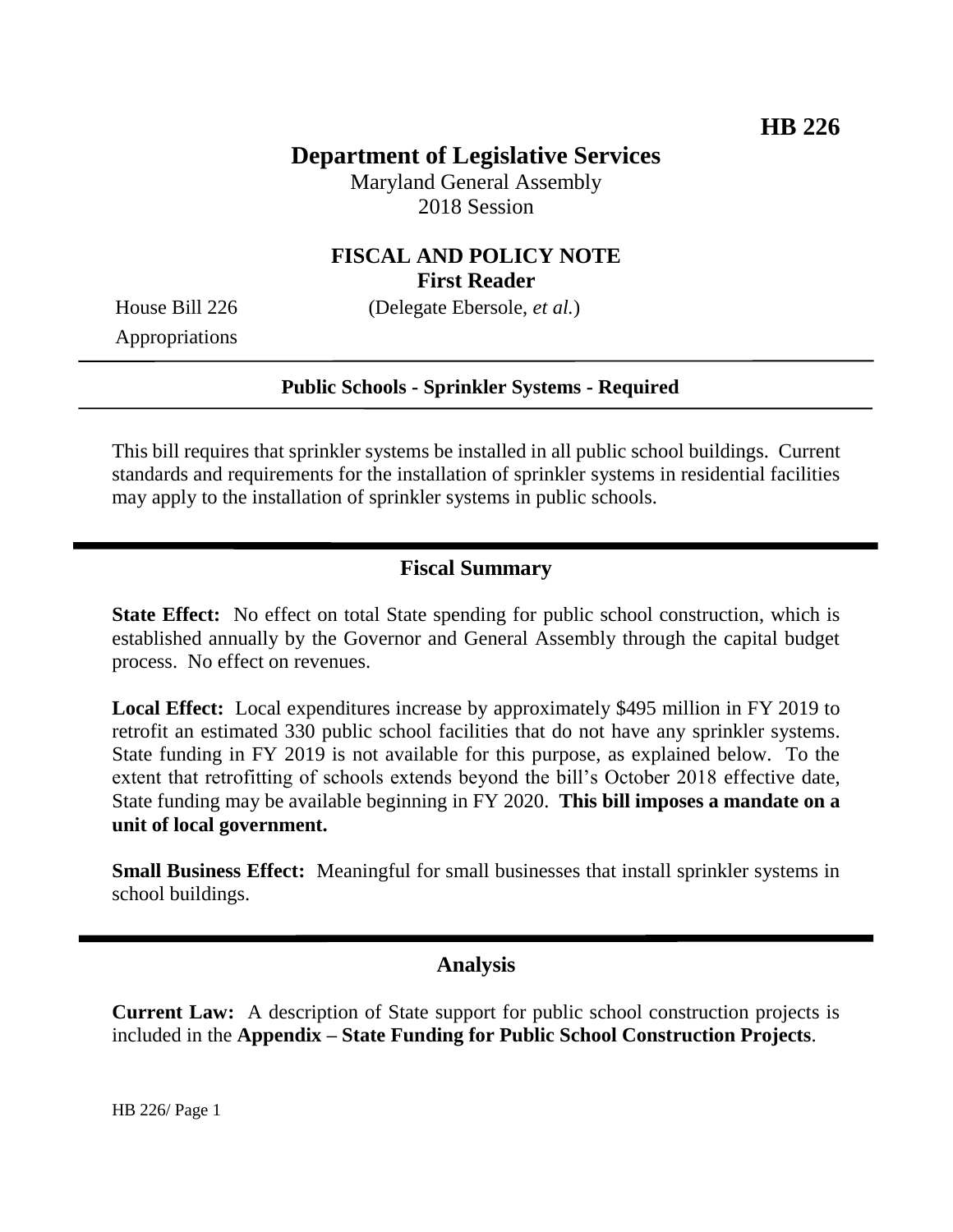The 2015 International Building Code (IBC), which is incorporated by reference in State regulations governing construction of public school facilities, requires the installation of sprinkler systems in any *new* educational facility greater than 12,000 square feet, subject to an exception for classrooms with exterior exit doors. Similar requirements have been in the IBC since its inception in 1997.

A "sprinkler system" is defined as a device that:

- opens automatically by operation of a heat responsive releasing mechanism;
- discharges water in a specific pattern over a designated area to extinguish or control fire; and
- uses the same service water supply pipe to the dwelling unit that the public water system uses.

Sprinkler systems must be installed in each:

- newly constructed dormitory, hotel, lodging, rooming house, or multifamily residential dwelling for which the building permit was issued or construction began on or after July 1, 1990; and
- newly constructed town house for which the building permit was issued or construction began on or after July 1, 1992.

Each sprinkler system must be installed in accordance with engineering practices that meet the standard for the installation of sprinkler systems in residential occupancies under the regulations of the State Fire Prevention Commission or the local authority that enforces fire and building codes. It must also meet the requirements of the current National Fire Protection Association standards and be approved by the State Fire Marshal or the local authority that enforces fire codes.

**Background:** There are approximately 1,400 public schools in the State, but neither the Maryland State Department of Education nor the Interagency Committee on School Construction (IAC) have a record of the number of school buildings that do not have sprinkler systems. However, the Maryland Association of Boards of Education (MABE) offers an insurance program to its members, and 17 school systems in the State participate in the program. MABE advises that 166 of the 676 (25%) buildings in its insurance program do not have sprinklers. Two additional local school systems that do not participate in the MABE insurance program also provided data: Baltimore City reports 62 of its 161 buildings (38.5%) do not have sprinklers; and Montgomery County advises that it has 9 school buildings and 4 holding facilities that do not have sprinkler systems.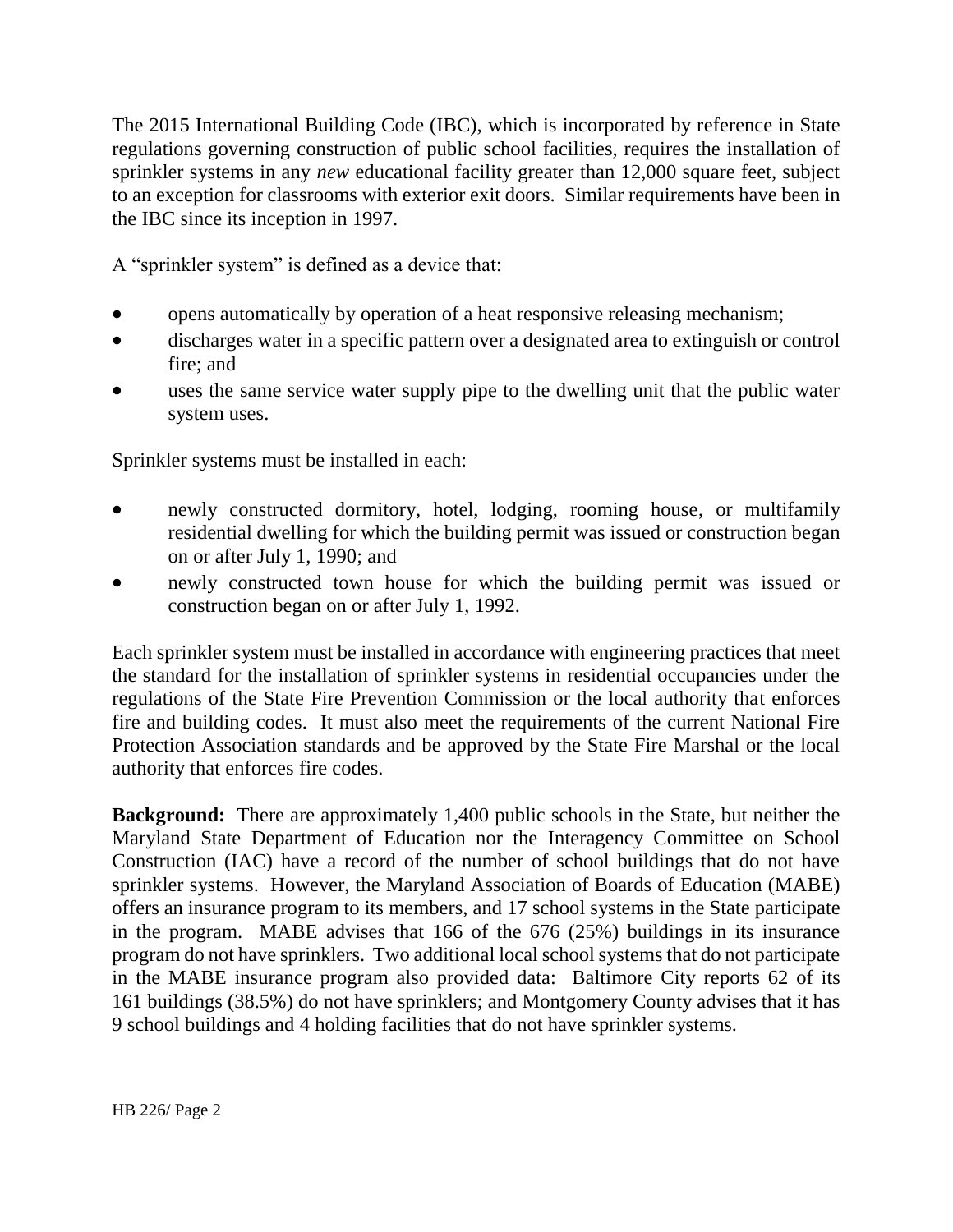Based on this information, the Department of Legislative Services (DLS) estimates that approximately 330 school buildings in the State do not have any sprinkler systems installed. This estimate assumes that 25% of school buildings outside of Baltimore City and Montgomery County do not have sprinklers, plus a total of 75 buildings in Baltimore City and Montgomery County.

According to the U.S. Fire Administration, deaths and injuries from fires in educational buildings are rare. Since 2003, fewer than three people each year have died from fires in educational buildings, except for 2007, when there were five deaths. Over the same time period, injuries have ranged from 50 to 125. Annual property losses from fires in educational buildings since 2003 have ranged from \$41.0 million to \$149.6 million.

**State/Local Fiscal Effect:** The bill requires that all public school buildings, including existing facilities, have sprinkler systems installed by October 2018. As new buildings currently under construction are already required to have sprinkler systems by the IBC, the bill affects an estimated 330 existing structures that lack sprinklers.

IAC advises that the average cost of retrofitting an existing school building with a sprinkler system is about \$11.55 per square foot, with costs ranging from \$7-\$15 per square foot depending on the condition of the building. *For illustrative purposes*, the cost of retrofitting a 90,000 square foot elementary school would be \$1.0 million, and for a 200,000 square foot high school, the cost is \$2.3 million. Assuming an average of \$1.5 million for each school, given a mixture of elementary and secondary schools, the estimated total cost of retrofitting 330 schools is \$495 million.

DLS notes that retrofitting all affected buildings by the bill's effective date is *not feasible* due to the volume of work to be completed and the time required to develop the design and technical specifications for the work and procure contractors to complete the work. In addition, the deadline for applying for State funding from IAC for fiscal 2019 has passed. Local school systems are, therefore, responsible for paying for the necessary retrofits and they bear the full cost in fiscal 2019. To the extent that work to retrofit existing buildings continues beyond the bill's effective date, State funding from IAC may be available beginning in fiscal 2020. However, since State funding for school construction is fixed each year through the capital budget process, any funding dedicated to retrofitting existing schools will not be available for other school construction needs.

**Small Business Effect:** Given the large number of retrofit projects that must be carried out, engineering and construction companies with expertise in retrofitting existing buildings with sprinkler systems will experience a rapid and sizable increase in demand for their services from local school systems.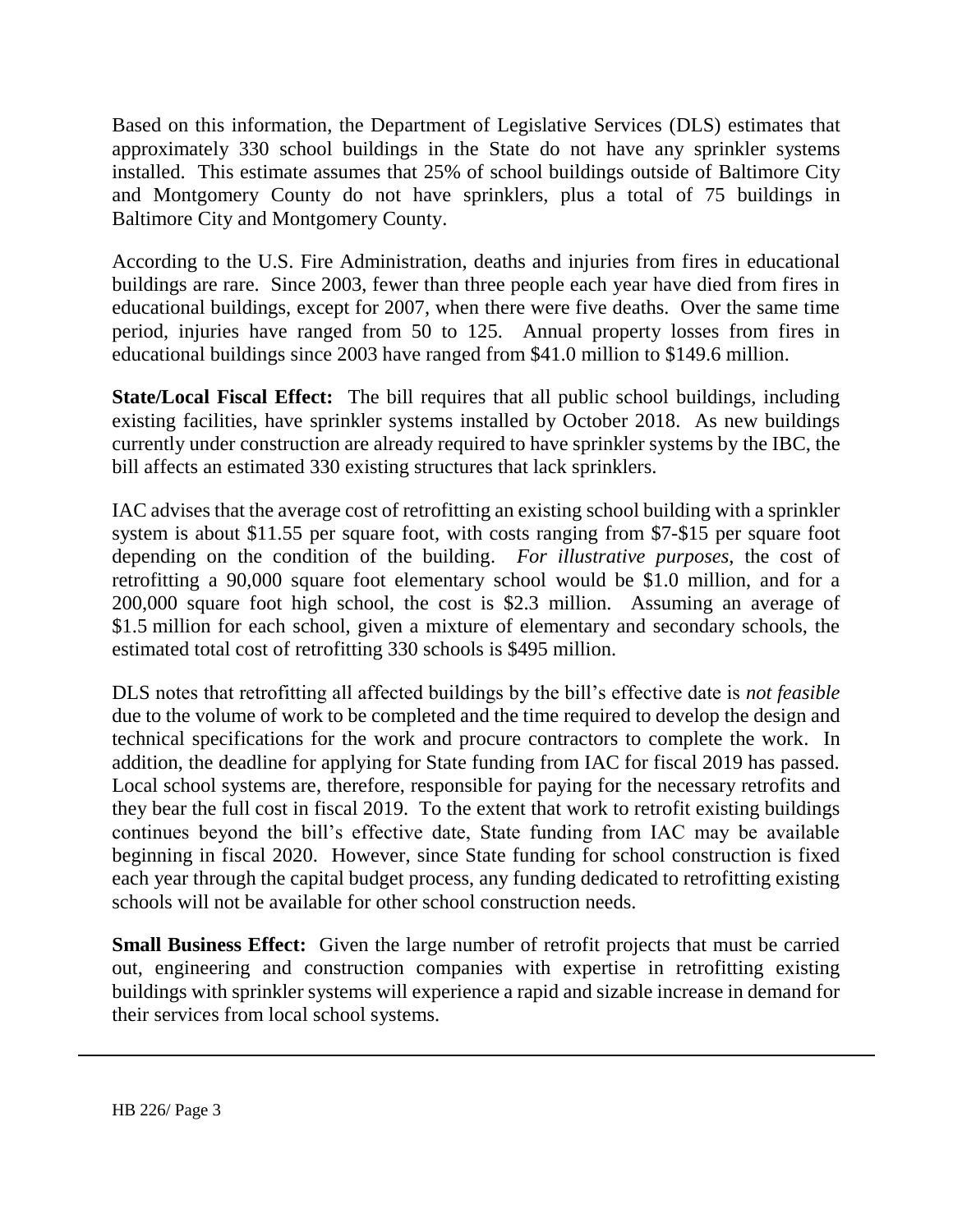# **Additional Information**

**Prior Introductions:** None.

**Cross File:** SB 483 (Senator King) - Education, Health, and Environmental Affairs.

**Information Source(s):** Dorchester and Montgomery counties; Baltimore City; Maryland Association of Boards of Education; U.S. Fire Administration; Maryland State Department of Education; Public School Construction Program; Department of Legislative Services

**Fiscal Note History:** First Reader - February 5, 2018 mm/rhh

Analysis by: Michael C. Rubenstein Direct Inquiries to:

(410) 946-5510 (301) 970-5510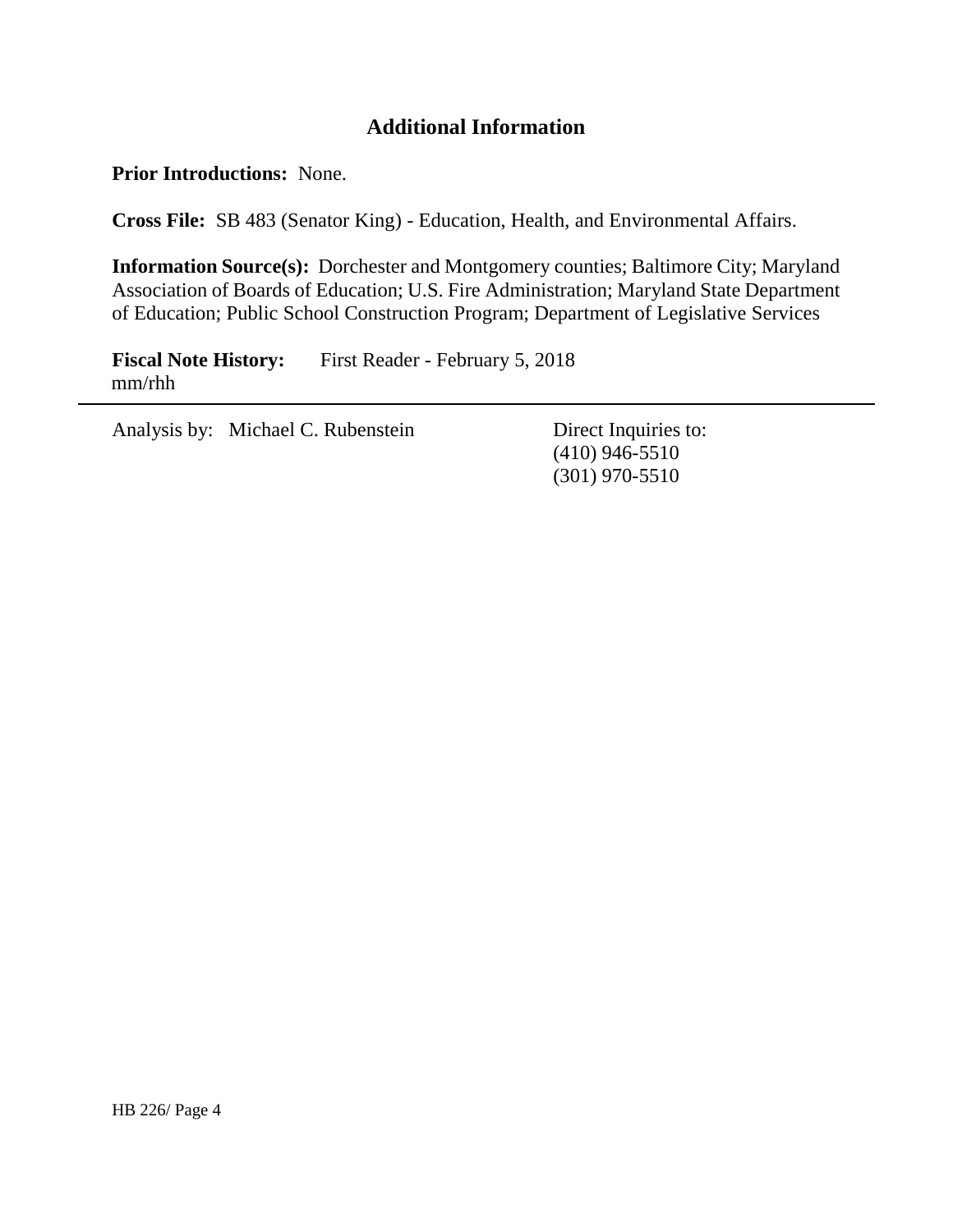# **Appendix – State Funding for Public School Construction**

### *School Construction Review and Approval Process*

Subject to the final approval of the Board of Public Works (BPW), the Interagency Committee on School Construction (IAC) manages State review and approval of local school construction projects. Each year, local systems develop and submit to IAC a facilities master plan that includes an analysis of future school facility needs based on the current condition of school buildings and projected enrollment. The master plan must be approved by the local school board. Subsequently, each local school system submits a capital improvement plan to IAC that includes projects for which it seeks planning and/or funding approval for the upcoming fiscal year, which may include projects that the local system has forward funded. In addition to approval from the local school board, the request for the upcoming fiscal year must be approved by the county's governing body. Typically, the submission letter to IAC contains signatures of both the school board president and either the county executive and county council president or chair of the board of county commissioners.

Based on its assessment of the relative merit of all the project proposals it receives, and subject to the projected level of school construction funds available, IAC makes recommendations to BPW on which projects to fund. By December 31 of each year, IAC must recommend to BPW projects comprising 75% of the preliminary school construction allocation projected to be available by the Governor for the upcoming fiscal year. Local school boards may then appeal the IAC recommendations directly to BPW. By March 1 of each year, IAC must recommend to BPW and the General Assembly projects comprising 90% of the allocation for school construction submitted in the Governor's capital budget. Following the legislative session, IAC recommends projects comprising the remaining school construction funds included in the enacted capital budget for BPW approval, no earlier than May 1.

### *Eligible School Construction Costs*

IAC establishes a range of appropriate per student, square foot allocations for elementary, middle, and high schools as well as for special education students, career and technology students, and specialized programs. IAC also establishes, on an annual basis, a *cost per square foot* that is applicable to major school construction projects. For fiscal 2019, the cost per square foot is \$302 for new construction *without* site development (up from \$293 in fiscal 2018) and \$360 for new construction *with* site development (up from \$348.67 in fiscal 2018). In general, multiplying the cost per square foot allocation by the allowable square feet (based primarily on the State-rated capacity of a building) yields the maximum allowable cost that is subject to the State/local cost-share formula.

HB 226/ Page 5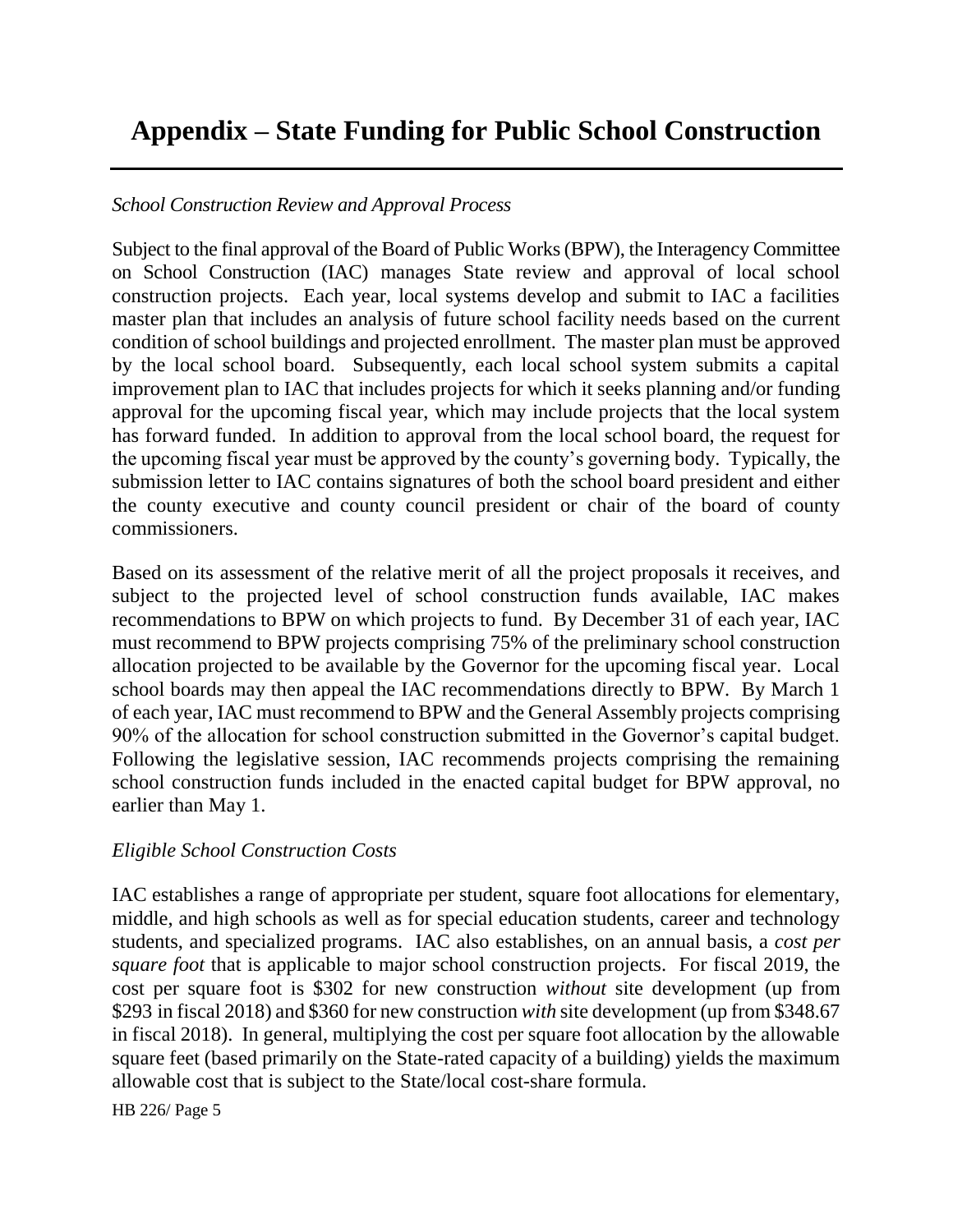The cost of acquiring land may not be considered an eligible construction cost and may not be paid by the State. Otherwise, BPW regulations specify public school construction-related costs that are eligible and ineligible for State funding. In general, the following costs are included among eligible expenses:

- construction of a new facility, a renovation of a new facility, an addition to an existing facility, or a replacement of an existing building or building portion (*i.e.*, "bricks and mortar");
- building and site development;
- modular construction that meets specified standards;
- State-owned relocatable facilities and temporary facilities that are required to be on site during construction; and
- built-in equipment and furnishings.

Beginning in fiscal 2018, BPW approved the use of State funding for window air-conditioning units and associated electrical upgrades, installation, and security in schools where more than one-half of the classrooms are not temperature controlled.

Among the major items that explicitly are *not* eligible for State funding (besides site acquisition) are (1) architectural, engineering, and other consulting fees; (2) master plans and feasibility studies; (3) projects or systemic renovations for buildings and systems that have been replaced, upgraded, or renovated within the last 15 years; and (4) movable equipment and furnishings.

### *State Share of Eligible Costs*

The State pays at least 50% of eligible costs of school construction and renovation projects, based on a funding formula that takes into account numerous factors including each local school system's wealth and ability to pay. The Public School Facilities Act (Chapters 306 and 307 of 2004) requires that the cost-share formula be recalculated every three years. The first recalculation occurred in 2007, the second recalculation occurred in 2010, and the third was completed in 2014. The most recent recalculation was completed in 2017. IAC recommended updating the formula for the next three years, but BPW approved new cost shares *only* for fiscal 2019, which held harmless several jurisdictions that otherwise would have experienced a decrease in State support based on the 2017 recalculation of the formula. **Exhibit 1** shows the State share of eligible school construction costs for all Maryland jurisdictions for fiscal 2017 through 2019, as approved by BPW.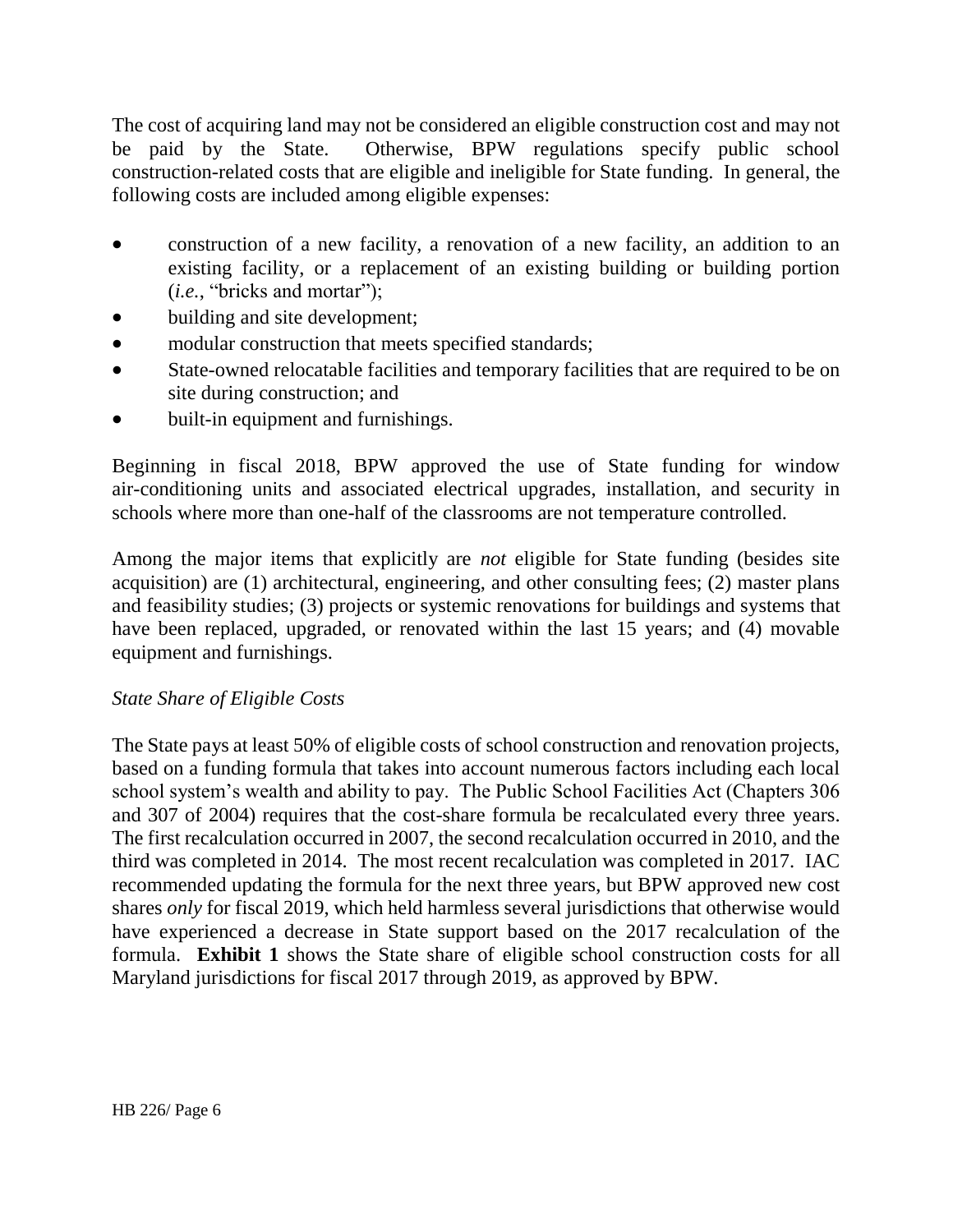| County                  | <b>FY 2017</b> | <b>FY 2018</b> | <b>FY 2019</b> |  |  |
|-------------------------|----------------|----------------|----------------|--|--|
| Allegany                | 83%            | 83%            | 85%            |  |  |
| Anne Arundel            | 50%            | 50%            | 50%            |  |  |
| <b>Baltimore City</b>   | 93%            | 93%            | 93%            |  |  |
| <b>Baltimore</b>        | 52%            | 52%            | 56%            |  |  |
| Calvert                 | 53%            | 53%            | 53%            |  |  |
| Caroline                | 80%            | 80%            | 81%            |  |  |
| Carroll                 | 59%            | 59%            | 59%            |  |  |
| Cecil                   | 63%            | 63%            | 66%            |  |  |
| Charles                 | 61%            | 61%            | 61%            |  |  |
| Dorchester              | 76%            | 76%            | 76%            |  |  |
| Frederick               | 64%            | 64%            | 64%            |  |  |
| Garrett                 | 50%            | 50%            | 50%            |  |  |
| Harford                 | 63%            | 63%            | 63%            |  |  |
| Howard                  | 55%            | 55%            | 55%            |  |  |
| Kent                    | 50%            | 50%            | 50%            |  |  |
| Montgomery              | 50%            | 50%            | 50%            |  |  |
| Prince George's         | 63%            | 63%            | 70%            |  |  |
| Queen Anne's            | 50%            | 50%            | 51%            |  |  |
| St. Mary's              | 58%            | 58%            | 58%            |  |  |
| Somerset                | 100%           | 100%           | 100%           |  |  |
| Talbot                  | 50%            | 50%            | 50%            |  |  |
| Washington              | 71%            | 71%            | 71%            |  |  |
| Wicomico                | 97%            | 97%            | 97%            |  |  |
| Worcester               | 50%            | 50%            | 50%            |  |  |
| MD School for the Blind | 93%            | 93%            | 93%            |  |  |

# **Exhibit 1 State Share of Eligible School Construction Costs Fiscal 2017-2019**

Source: Interagency Committee on School Construction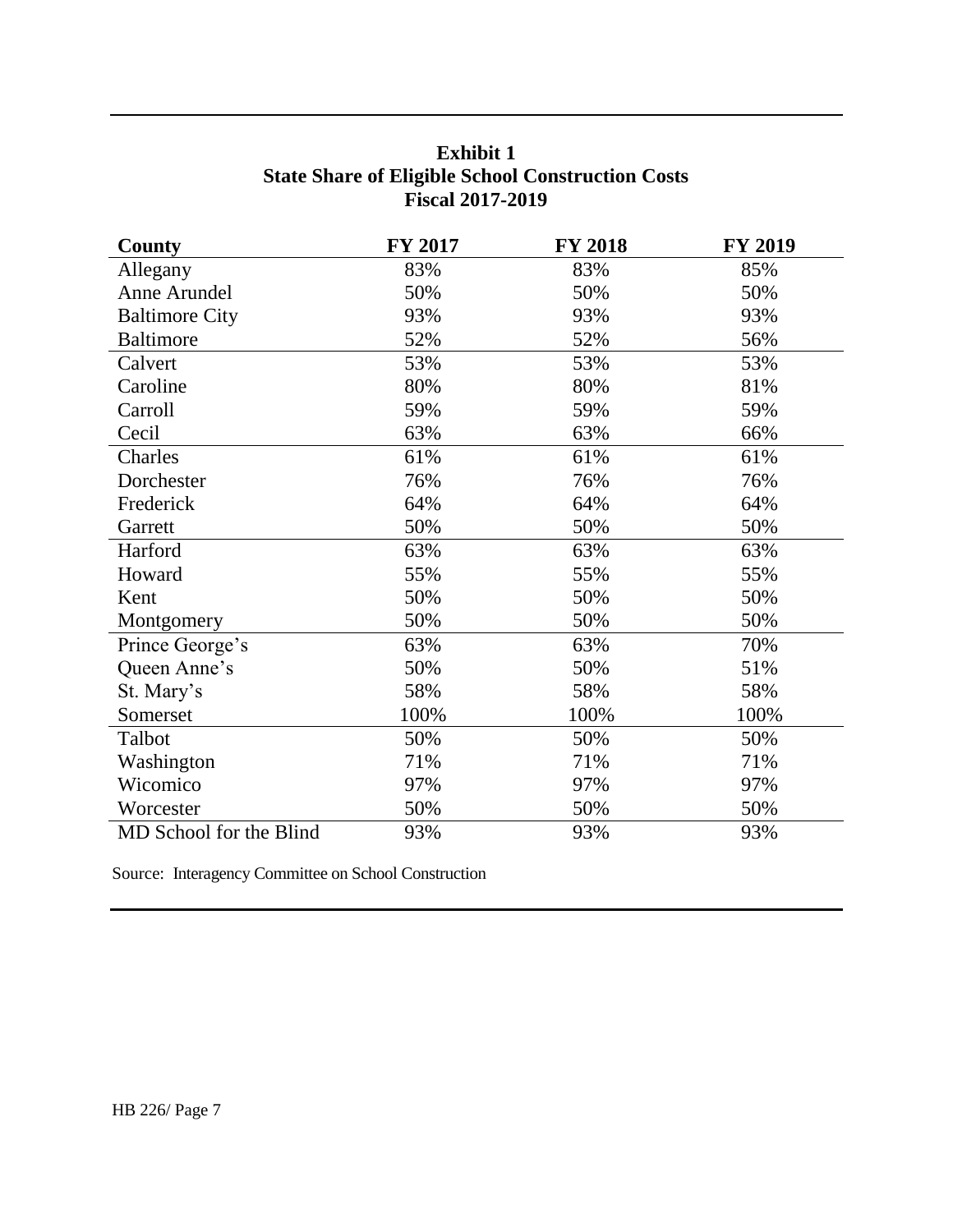Chapters 306 and 307 also established the State's intent to provide \$2.0 billion of funding for school construction by fiscal 2013, an average of \$250.0 million each year for eight years. The State achieved the \$2.0 billion target ahead of schedule, and Public School Construction Program (PSCP) funding has remained above the \$250.0 million target each year since. **Exhibit 2** shows annual State public school construction funding from fiscal 2010 through 2018, by county.

The Governor's proposed fiscal 2019 budget includes \$309.0 million in general obligation (GO) bonds and \$4.9 million in general funds for PSCP and an additional \$40.0 million in GO bonds for a supplemental grant program for school systems that have high enrollment growth or a large number of relocatable classrooms, as established by statute. The fiscal 2019 *Capital Improvement Program* includes \$280.0 million annually for PSCP in fiscal 2020 through 2023 and \$40.0 million annually for the supplemental grant program.